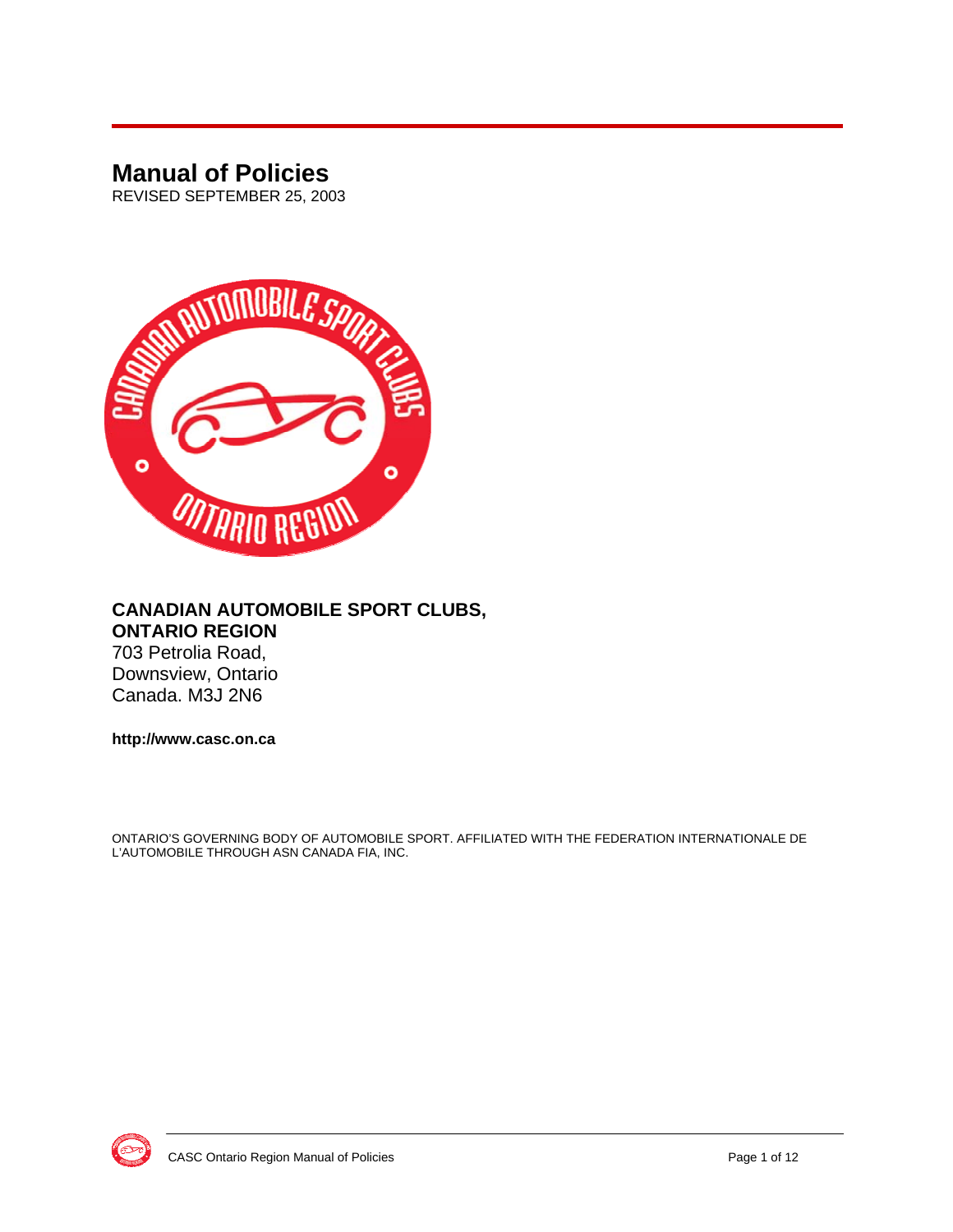#### TABLE OF CONTENTS

| 10 |
|----|
|    |
|    |
|    |
|    |
|    |

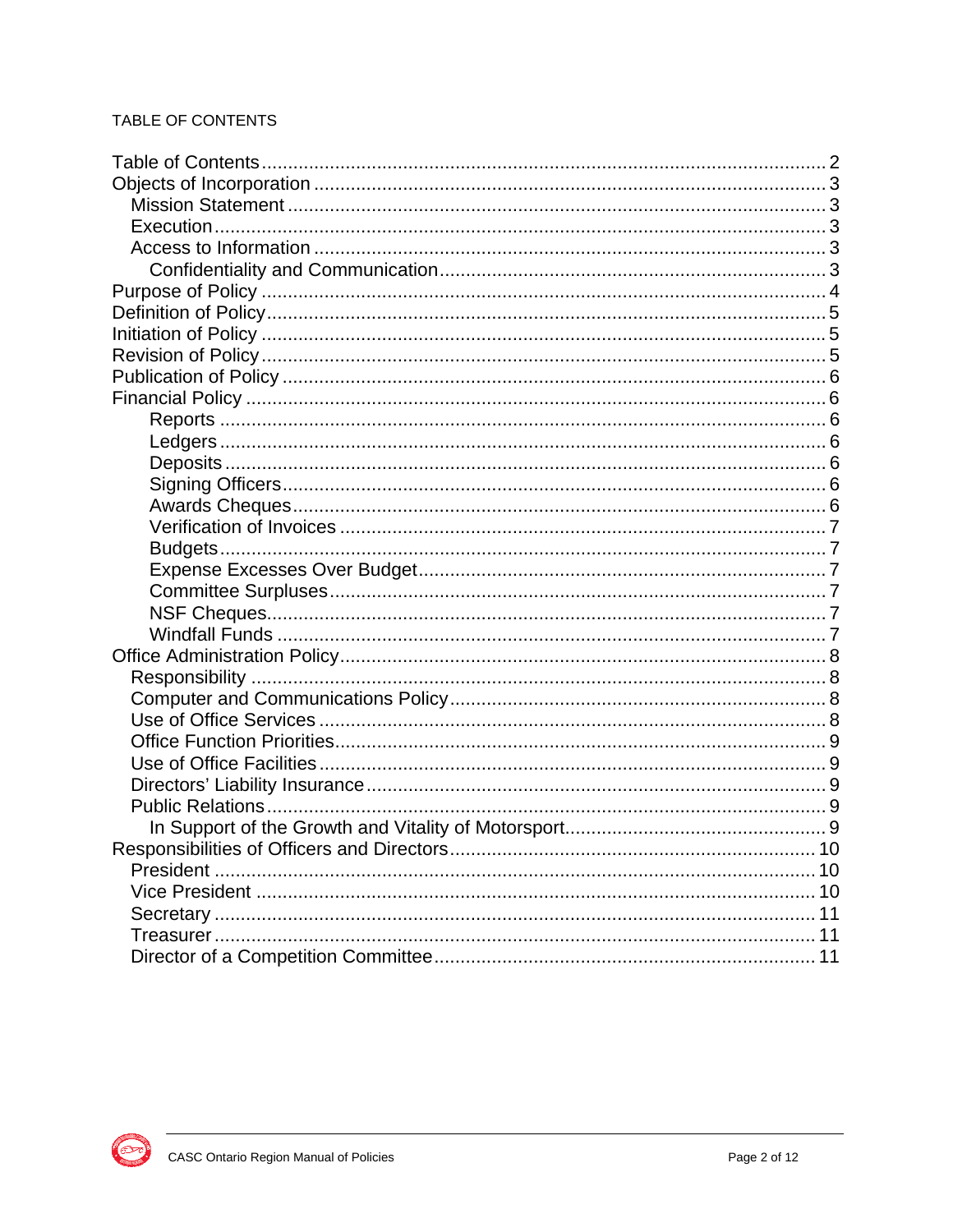# **Objects of Incorporation**

#### **Mission Statement**

The mission of CASC-OR is to provide leadership, management, advocacy and the administrative services, facilities and equipment necessary to enable its membership to maximize their enjoyment of, and participation in, motorsport in all its forms and at every level.

### **Execution**

Leadership in, and the management, development and maintenance of, the controls and standards necessary for fair and enjoyable competition will accomplish the mission of CASC-OR. It is also to be accomplished by the management of available resources, leadership in the co-ordination of motorsport interests represented within the membership, and by the communication of an advocacy for these interests wherever and whenever possible.

### **Access to Information**

### CONFIDENTIALITY AND COMMUNICATION

It is the policy of CASC - Ontario Region that the proceedings of a Board Meeting are confidential but in recognition that it is often necessary to discuss these proceeding with people outside the Board and not only necessary but advisable to keep the motorsport community informed as fully as possible, Board minutes are to be distributed after, and subject to, Board approval on a regular basis.

For the guidance of Board members, the following points are outlined:

- 1. All announcements, press releases and notices are the prerogative of the Director or Officer involved and are not to be "leaked" or in any other way released by other members of the Board, prior to the announcement date.
- 2. The opinions of members of the Board, as expressed at Board meetings, are their own and should only be expressed by the individual and not paraphrased or taken out of context by the other Board members.
- 3. It is a Board member's privilege to express his/her personal feelings but once a motion is carried, the entire Board should support it to establish Board solidarity. Discussion at or in Board meetings, individual voting results, and decisions of the Board, unless published or released by the Board, is confidential information and is to be treated as such.
- 4. If a Board member is doubtful about revealing something, then consultation with the President and in his/her absence, the Vice-President is recommended.

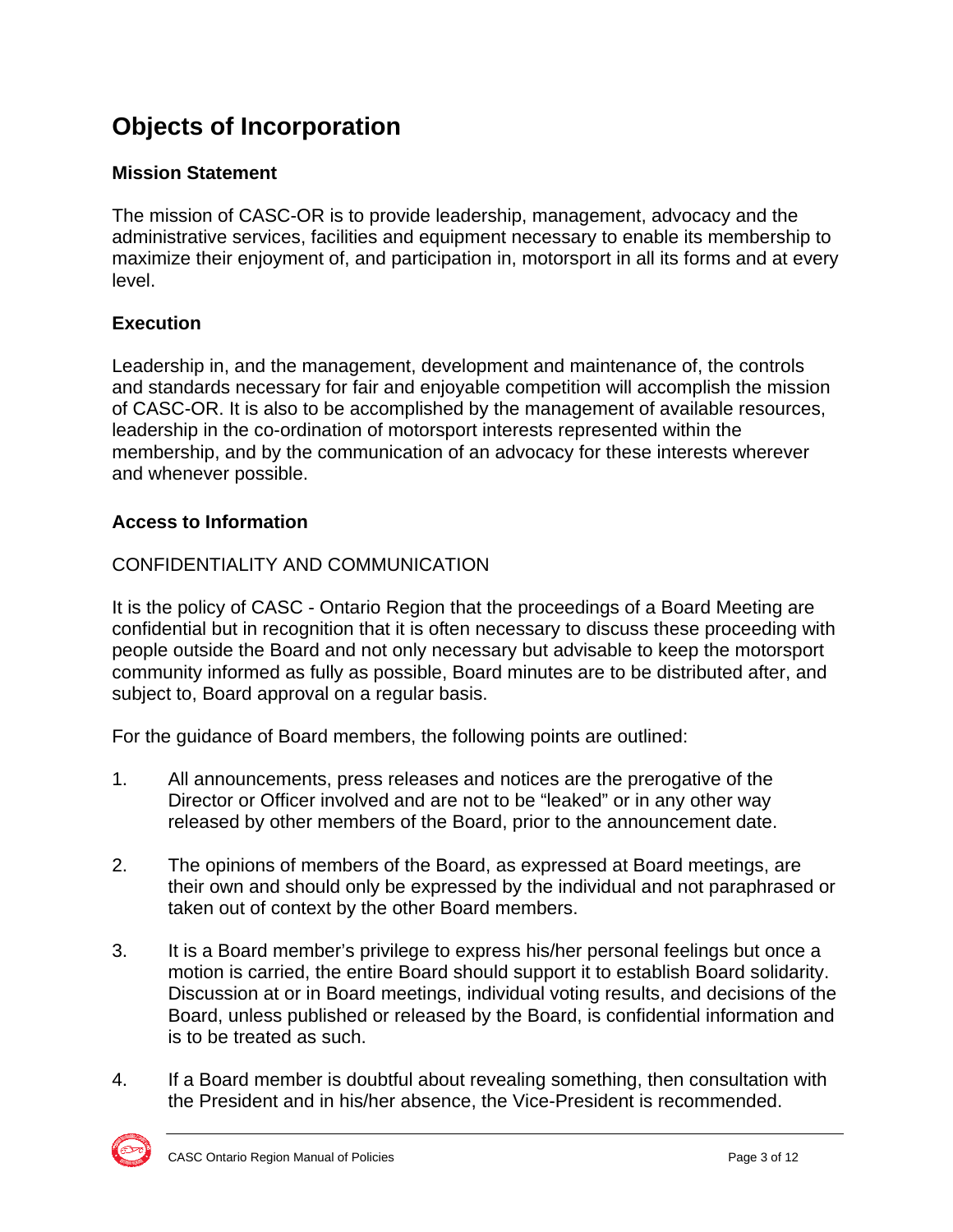- 5. Telephone mail box, e-mail by fax or modem, correspondence and other communication of any type is to be responded to by the addressee on a current basis and wherever possible no later than seven days from receipt.
- 6. Region publications, information bulletin boards, and competition results should be accessible electronically to the membership, and the public where appropriate, on a full time basis.
- 7. Private information of individuals obtained in the course of performing duties on behalf of CASC-OR is confidential information and not to be released without the knowledge and consent of the affected individual(s).

# **Purpose of Policy**

Ontario Region Policy is established as the vehicle for performing several necessary functions:

- (l) One of the purposes of this policy is to set standards for the operation of Ontario Region consistent with its Bylaws and Mission Statement which will be adhered to by successive Boards of Directors.
- (ll) Policy describes the responsibilities of individual officials of the Ontario Region more fully than is normal in Bylaws, the Letters Patent and other technical documents.
- Ill) Policy is a set of written guidelines used when performing a variety of common functions within Ontario Region. This ensures that the operations of Ontario Region are approached and executed within a framework consistent with the objects, bylaws and mission statement.
- IV) Policy provides a basis for consistency despite changes in administrative and elected personnel. It is not meant as a shackle on future elected officials but rather as a tool to enable them to reduce their own initiation period and deal with the day – to- day situations almost immediately and in a fashion consistent with the objects, bylaws and mission statement of the Ontario Region.

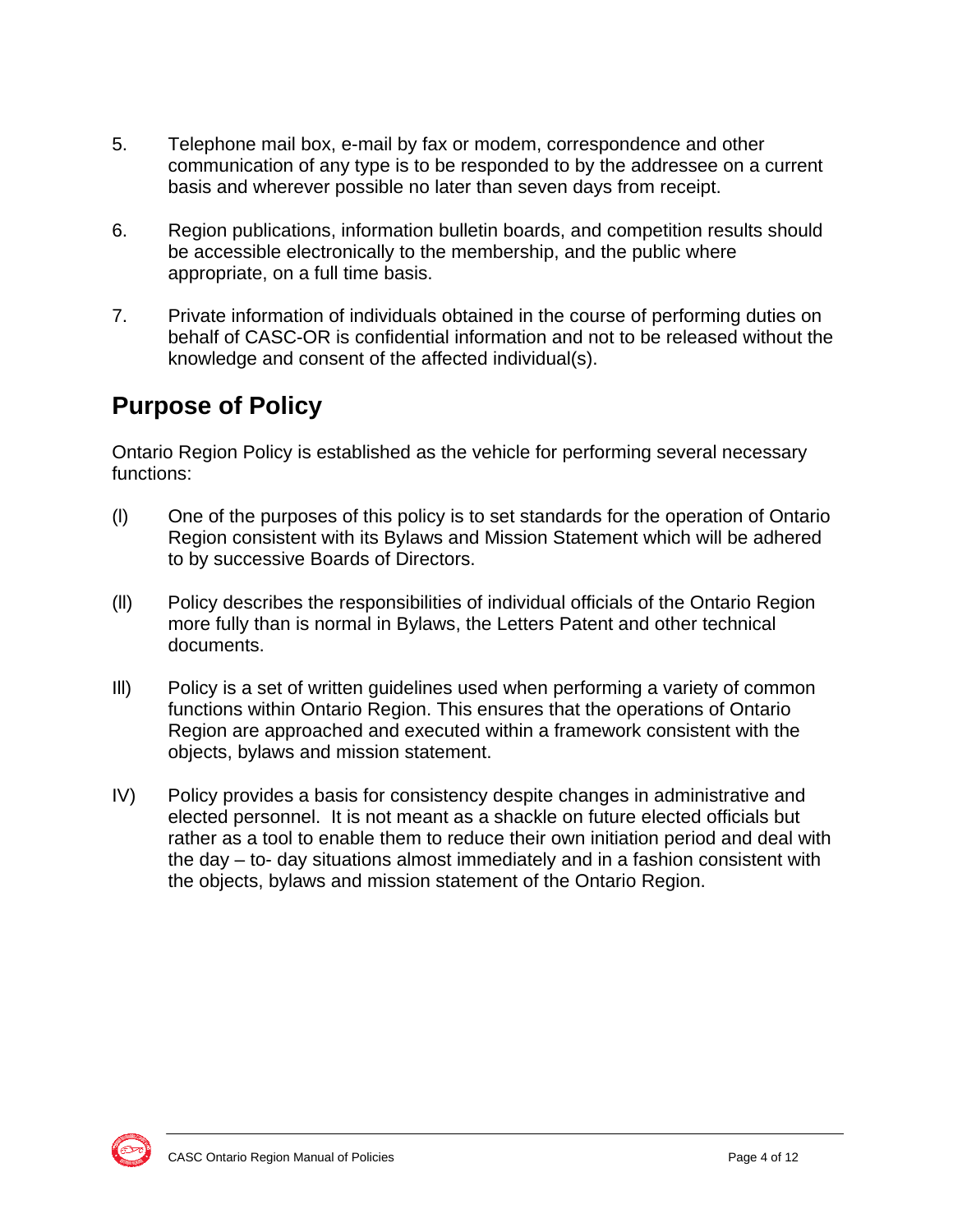# **Definition of Policy**

A policy is a pre-determined, defined, consistent position taken on a given important topic or situation.

Policy has two major applications:

- I) Policy is a set of operating procedures used by the Ontario Region Board, its committees and their delegates and employees in the day - to - day administration of Motorsport in Ontario;
- II) Policy is also a set of long-range goals to which the Ontario Region Board aspires and to which its actions are aimed in the fulfillment of its objects, bylaws and mission statement.

Policy is not a set of competition rules, however, it provides the overall philosophy, which guides the direction that rules will take.

## **Initiation of Policy**

Policy is established through the following methodology:

- l) Anyone within the framework of the CASC-OR including any committees, a member club, the Board of Directors, region staff, Officials, workers or competitors, can initiate policies.
- II) The proposed policy must first be checked by the Board of Directors to ensure that it is consistent with the objects, bylaws, mission statement and this Policy Manual.
- III) The resulting policy is then submitted to the Officers of the Ontario Region or to the Board of Directors;
- IV) A simple majority of the Ontario Region Board is then necessary to approve and authorize the policy.

# **Revision of Policy**

A policy, once established, is intended to govern the actions of all Board members and staff and of Ontario Region committees, workers, competitors, and officials until such time as it is deemed necessary to be revised or deleted by the Ontario Region Board.

Revision of policy is accomplished identically to the initiation of policy requiring a simple majority of the Ontario Region Board for final approval.

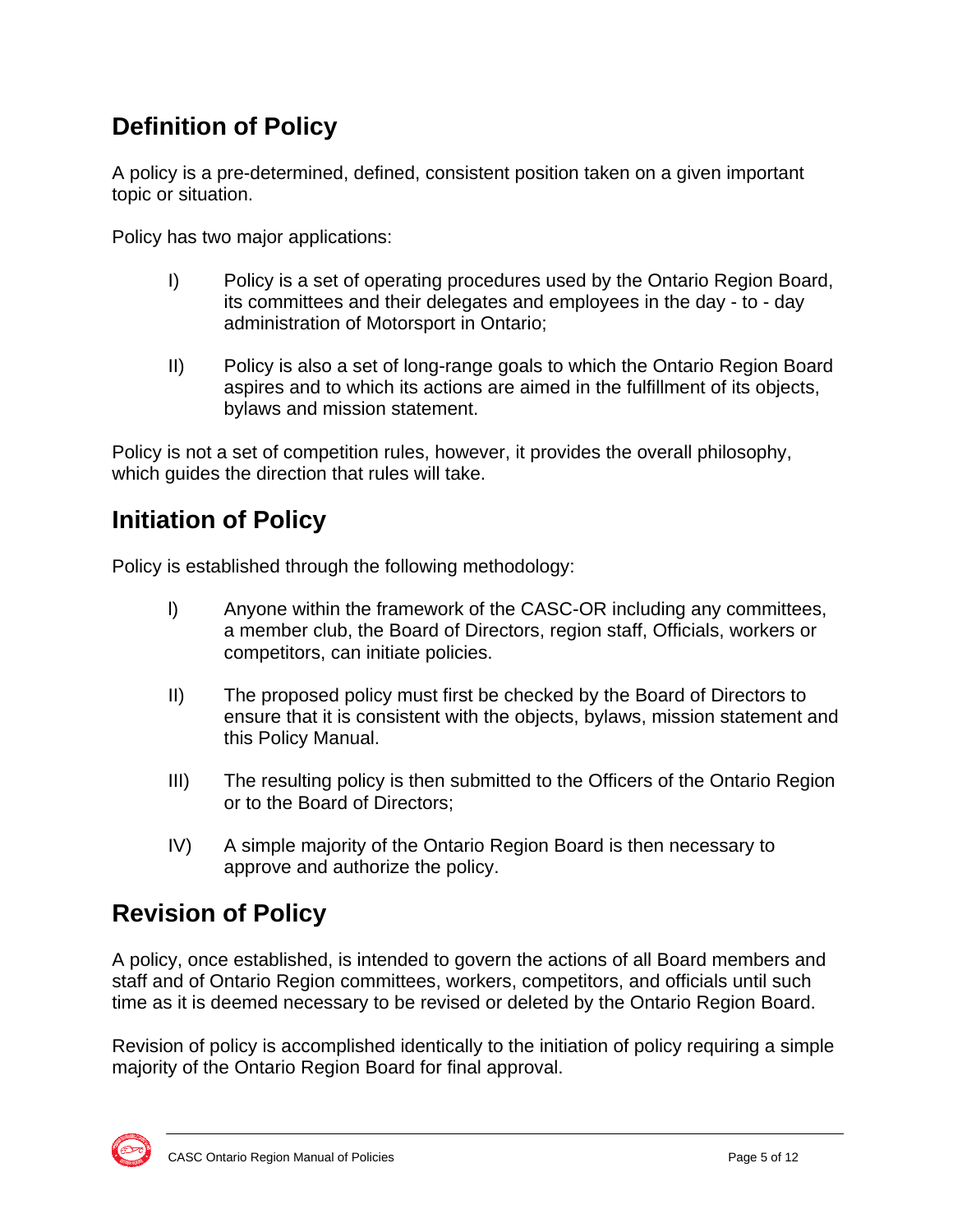# **Publication of Policy**

Ontario Region policy is a working document to be published in the form deemed most convenient for the use of members of Ontario Region, Board members and others in the Region to whom it applies. Responsibility for publication and distribution rests with the Board of Directors. It is intended that circulation be maintained in a manner permitting easy communication of revisions.

## **Financial Policy**

### REPORTS

It is the policy of Ontario Region that the Board of Directors or the Executive Committee review financial affairs monthly. In order to facilitate this, the Treasurer shall submit an abbreviated financial report to the Board of Directors for each regular Board meeting. It is preferable that such reports reflect both budget and actual figures and where possible, prior year's comparative figures.

#### LEDGERS

The original of all ledgers and books of account of Ontario Region shall normally reside in the Region Office and be maintained on a current basis on the approved computer program. The Treasurer may remove copies of these records for short periods of time as required for the usual discharge of the responsibilities of his/her office.

Subsidiary ledgers and books of account shall be maintained by, or for, each competition committee as arranged with, and approved by, the Board of Directors.

#### **DEPOSITS**

It is the policy of Ontario Region that all cash, cheques or other monies received by Officials of the Region on behalf of the Region for any reason, shall be deposited to the Ontario Region bank account within seven days of receipt.

#### SIGNING OFFICERS

Signing Officers shall include Executive Officers of the Region. Only these officials shall have the right to disburse funds on behalf of the Ontario Region.

#### AWARDS CHEQUES

It is recommended that only the President and the Treasurer sign awards cheques issued by the Ontario Region. However, if neither is available, then the Executive Committee members can sign the cheques.

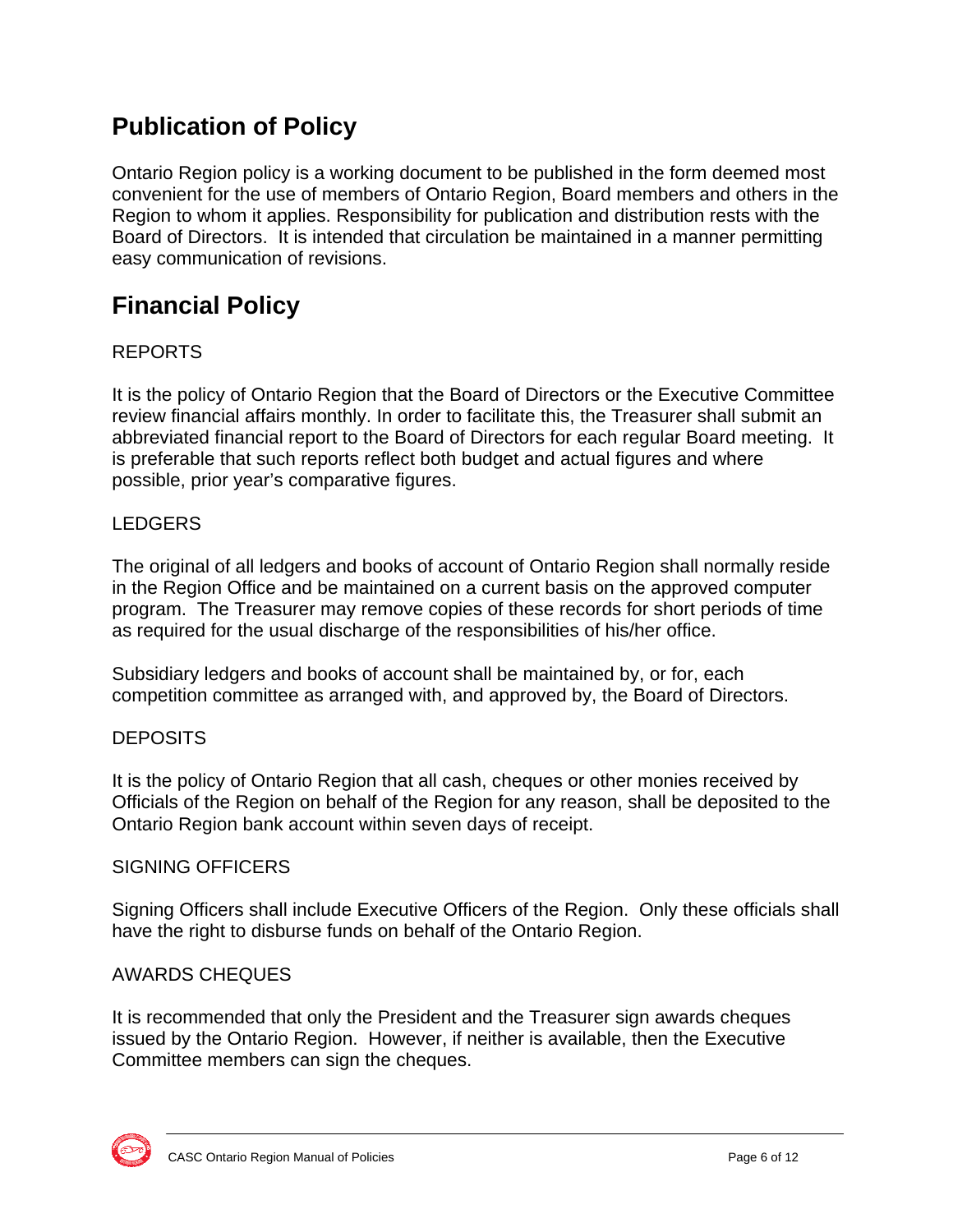#### VERIFICATION OF INVOICES

All bills in excess of \$50.0O must be verified as to receipt of goods or services before payment.

#### BUDGETS

The Executive Committee shall present an annual administration budget to the Board of Directors. Each competition committee shall also present a budget for its anticipated activities to the Board of Directors in each year. All disciplines and CASC have a responsibility to contribute to and ensure the overall financial strength of our association. Therefore all disciplines and the CASC will strike annual budgets in which revenues exceed expenses by at least 10%.

#### EXPENSE EXCESSES OVER BUDGET

It is the policy of Ontario Region that any proposed expense which would cause the total budget of any committee to be exceeded, be brought before the Ontario Region Board for prior approval or to the Executive Committee between Board meetings.

#### COMMITTEE SURPLUSES

It is the policy of Ontario Region that revenues from the operations of competition committee form part of general revenues. This policy, however, recognizes the committees' contributions. As a result, any Competition Committee that has an surplus of revenue over expenses at the end of the fiscal year shall be entitled to reflect in its budget, and draw on 75% of, that surplus in the following fiscal year, - unless otherwise determined by the Board of Directors once the reserve funds of the Region are deemed by the Board of Directors to be sufficient for its maintenance and development.

Designated funds, or funds held "in trust", are excluded from this provision as their disposition is usually determined by the terms of their originating agreement.

#### NSF CHEQUES

The originators of cheques payable to Ontario Region and returned from the bank marked N.S.F, or similar designation, shall be given seven days after notification of their delinquency to make good their obligations. A \$50.00 surcharge will be added to their balance owing to account for the inconvenience.

#### WINDFALL FUNDS

It is the policy of Ontario Region that 'Windfall Funds" (unexpected large sums beyond the normal budget) are to be invested and established as a reserve fund and not to form a part of any normal budget. The Board of Directors may draw on the reserve fund, if a simple majority vote of the Board is in agreement.

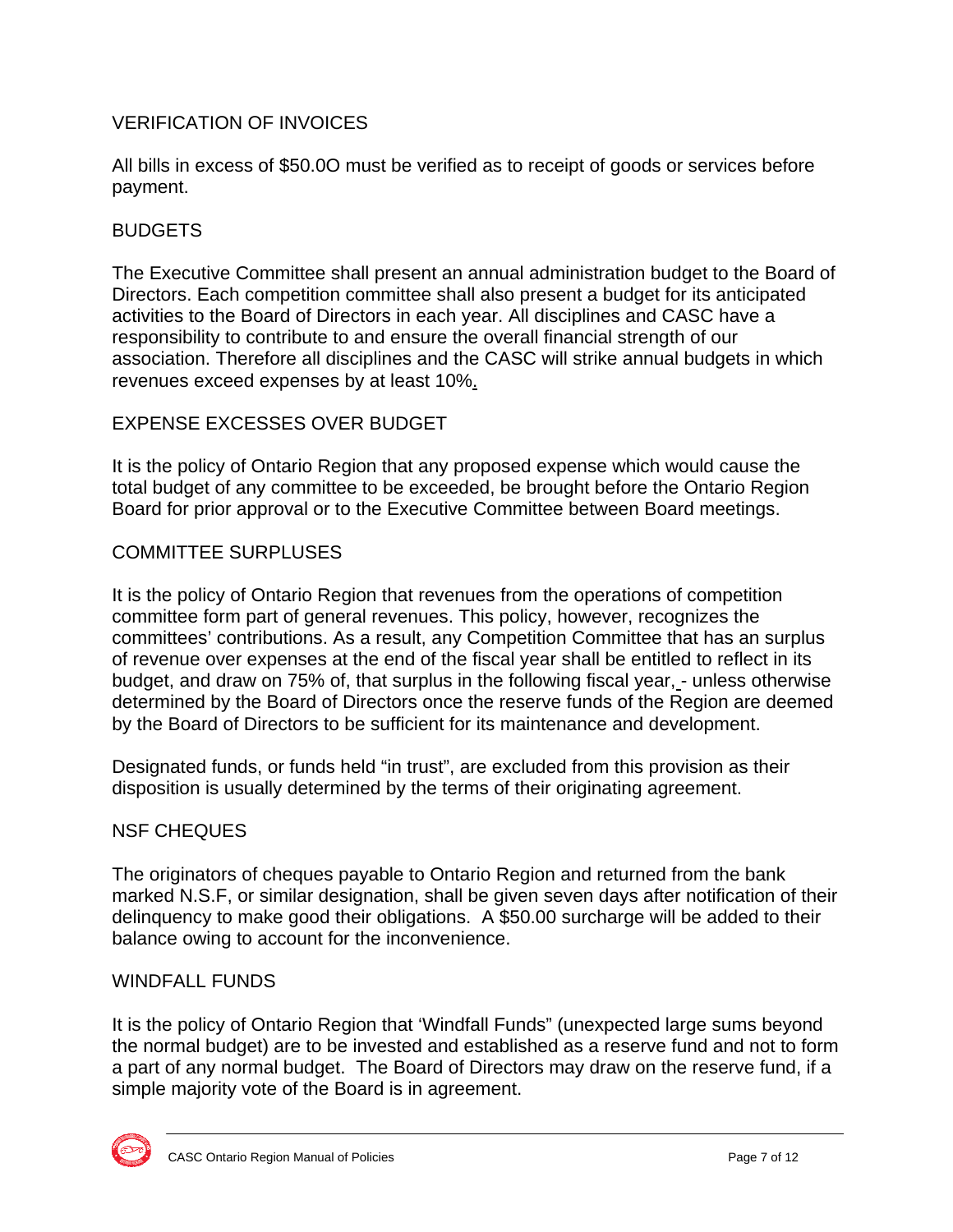# **Office Administration Policy**

### **Responsibility**

It is the policy of Ontario Region that the operation and management of the office is the responsibility of the Executive Committee through the President, who may delegate office duties and responsibilities as he or she deems fit.

#### **Computer and Communications Policy**

- (a) Record keeping and publications, including membership lists, archives, competition regulations, GCRs, etc shall be maintained electronically;
- (b) Computers and electronic access to CASC-OR communications shall not be used to access inappropriate or unacceptable internet or other services, and are not to be used for inappropriate, threatening, obscene or unlawful communications or activities. The Executive Committee and office staff may monitor computer use and may at any time deny access to any individual pending a determination whether the use in issue is appropriate computer/internet conduct. Where the Executive Committee determines usage to be inappropriate or unlawful and in breach of this provision, it may charge an individual with misconduct, in accordance with Bylaw IIIG.
- (c) Security shall be provided by regular backup off-site and by the maintenance and application of access codes.

#### **Use of Office Services**

Subject to the Computer and Communications Policy, the use of the office's services is encouraged for word processing, electronic communication, and reprographics. The costs of these services will be allocated to the appropriate committee, person, club or association.

Office equipment, (i.e. fax machine, computers, modem), is intended for the use of the administration staff but may be used by others with permission.

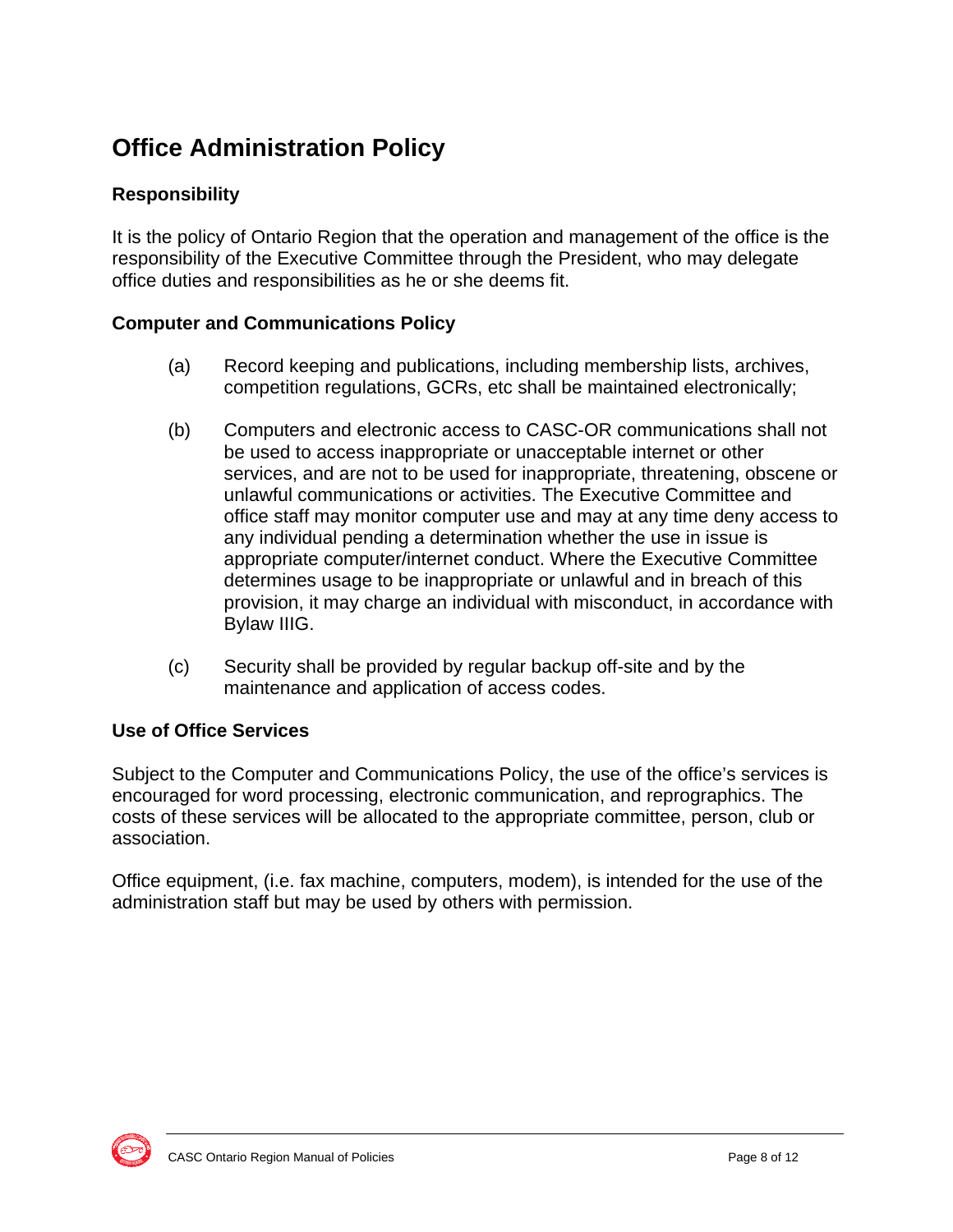### **Office Function Priorities**

It is the policy of Ontario Region that the following priorities shall govern the scheduling of work performed in the Region office.

- I) Daily office routine includes such items as correspondence, answering telephone, bookkeeping.
- II) Collection and dissemination of information pertinent to the Region;
- Ill) Membership records and mailing lists, etc.
- IV) Region Bulletins, Memos, Minutes, etc.
- V) Administration including financial and clerical management.
- VI) Committee Memos, Minutes, publications, correspondence, etc.
- VII) Region special projects.
- VIII) Committee special projects.

Pre-scheduled projects will take precedence over all items except I) and II).

Pre-arrangement with the the office staff may assist in the scheduling of such work subject to the priorities listed above.

#### **Use of Office Facilities**

The availability of the Region Office as a club, official, or committee meeting site is to be maintained and encouraged as a service to the membership. Access and security arrangements must be coordinated through the office.

#### **Directors' Liability Insurance**

The amount of director's liability insurance coverage carried by CASC-OR may be increased by agreement of a simple majority of the Board of Directors.

#### **Public Relations**

IN SUPPORT OF THE GROWTH AND VITALITY OF MOTORSPORT

It is the policy of CASC-OR that the Board of Directors and the Region office shall take every reasonable opportunity possible to promote the activities of the member clubs and

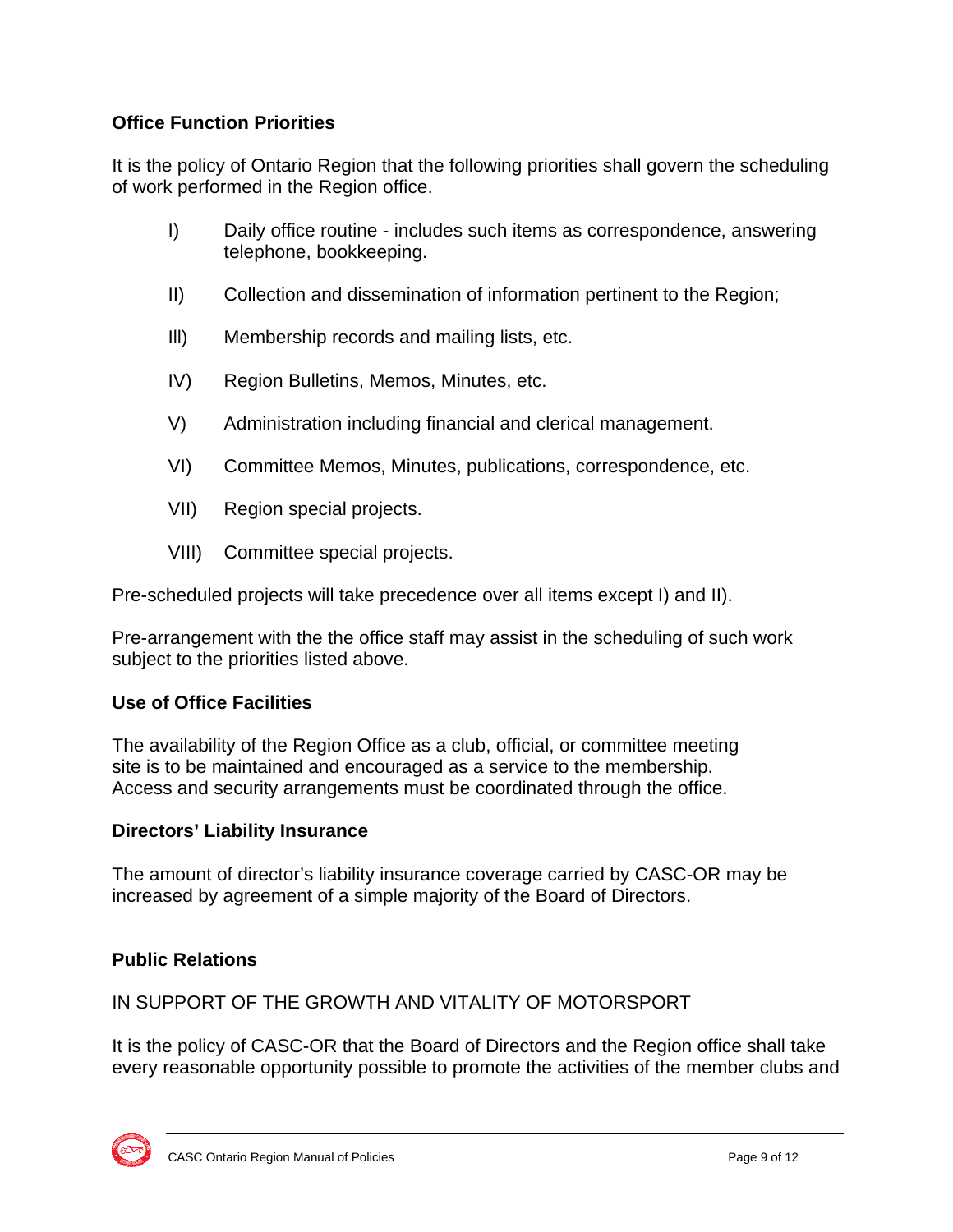the motorsport exploits of their participants. Without limiting the foregoing, this should include.

- (a) Appointing a person or persons to advise and assist in executing this policy.
- (b) Recognition of achievements by members, license holders and others in annual awards.
- (c) Promoting motorsport to the public.

These activities should be designed to portray the enjoyment of motorsport and to encourage participation in member clubs and regional motorsport events to the public.

# **Responsibilities of Officers and Directors**

### **President**

Preside over meetings.

Ensure that other Directors and Officers are functioning in the expected manner and according to policy. If this is not happening, to bring the matter to the attention of the Director or Officer concerned and if not resolved, then take it to the Board of Directors.

Represent the Region at official functions, etc.

Act as the Region representative to ASN CANADA FIA, Inc.

Report to the Board of Directors on the routine operation of the office and any issues arising therefrom.

Chair the meetings of the Board of Directors, the Executive Committee, and the Annual General Meeting of Members.

Deal with all complaints and charges pertinent to the operation of CASC-OR.

### **Vice President**

Fulfill the responsibilities of the President in his / her absence.

Be responsible for the co-ordination of Public Relations and Promotion for the Region. There should be a committee with its own chairman to fulfill this function but the Vicepresident is responsible to take all reasonable effort to secure such a committee and to see that is operates.

Shall be responsible for the maintenance of a formal communications link with the member clubs and the motorsport community at large.

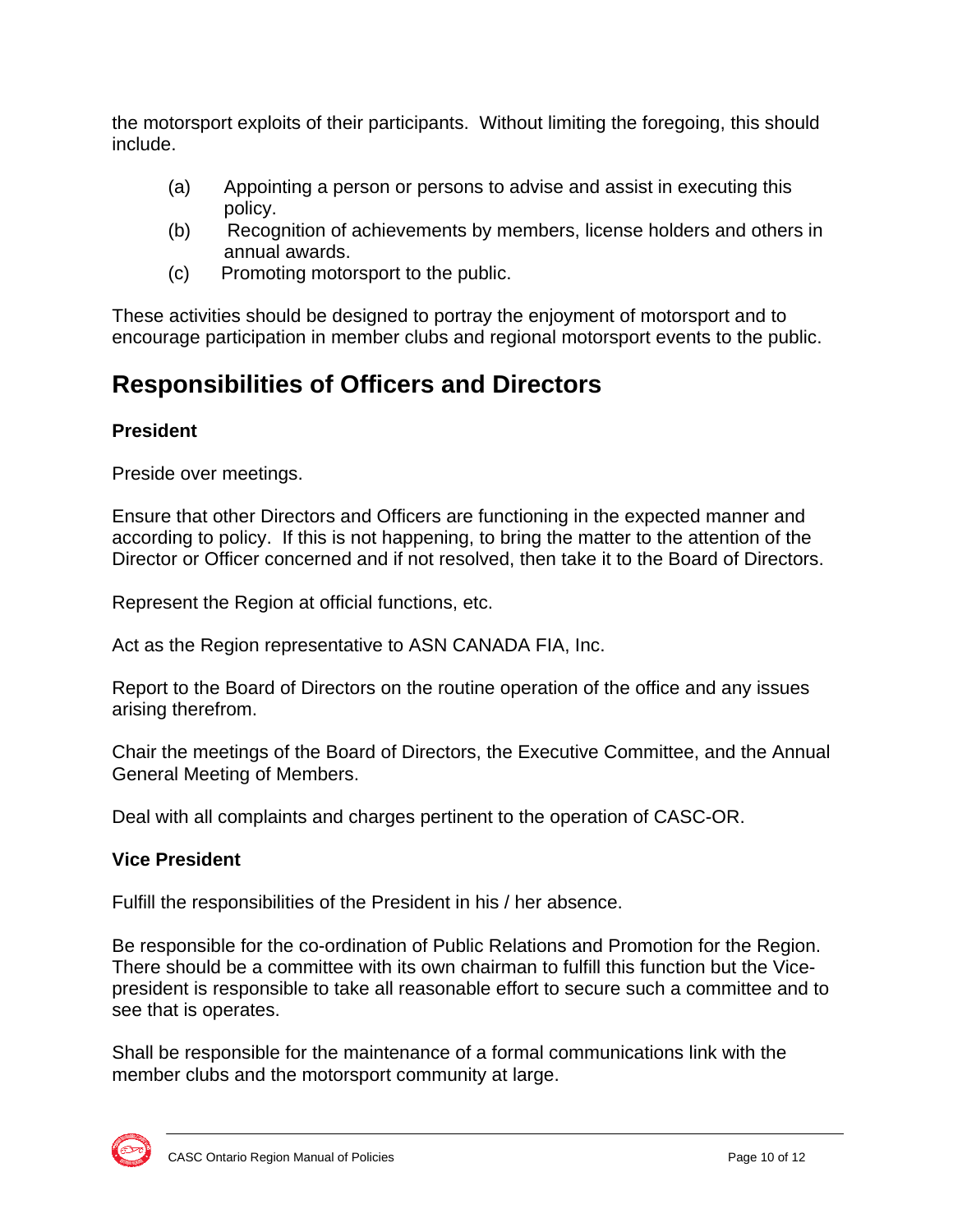#### **Secretary**

Shall look after such correspondence and minutes of meetings as directed by the Board of Directors.

Shall be responsible for the recording of all policies in the region policy book and shall ensure that these are up-dated and reviewed on a regular basis.

#### **Treasurer**

Shall be responsible for the preparation of financial budgets for the Region as early as possible in each fiscal year.

Shall supervise the maintenance of the ledgers of Ontario Region's financial transactions by staff under his *I* her direction. These ledgers shall be prepared using proper accounting practices on computer using the approved software program and shall be up-dated no less frequently than once a month.

Shall prepare, or cause to be prepared, a brief monthly financial statement for the meeting of the Board of Directors showing budget, actual and previous year, where appropriate. The Treasurer shall also instruct and liaison with the auditor in the preparation of annual financial statements for the Annual Meeting of Members.

Shall counsel the Board of Directors on financial matters and financial planning for the Region.

#### **Director of a Competition Committee**

Will be a member of the Board of Directors

Shall be responsible to the Board of Directors for the operation and function of his/her discipline.

Shall establish a committee for his *I* her area of activity that gives representation to all the facets that are necessary to the smooth operation of his / her discipline.

Shall hold from time to time such workshops as are necessary for the efficient functioning of the activity.

Shall see that adequate training is being given to both the competitors and the officials in the discipline.

Shall ensure that all officials functioning in his/her discipline, on behalf of CASC-OR are informed of CASC-OR regulations and any policies that govern their operation on behalf of CASC-OR and ensure that said policies and regulations are followed by that official.